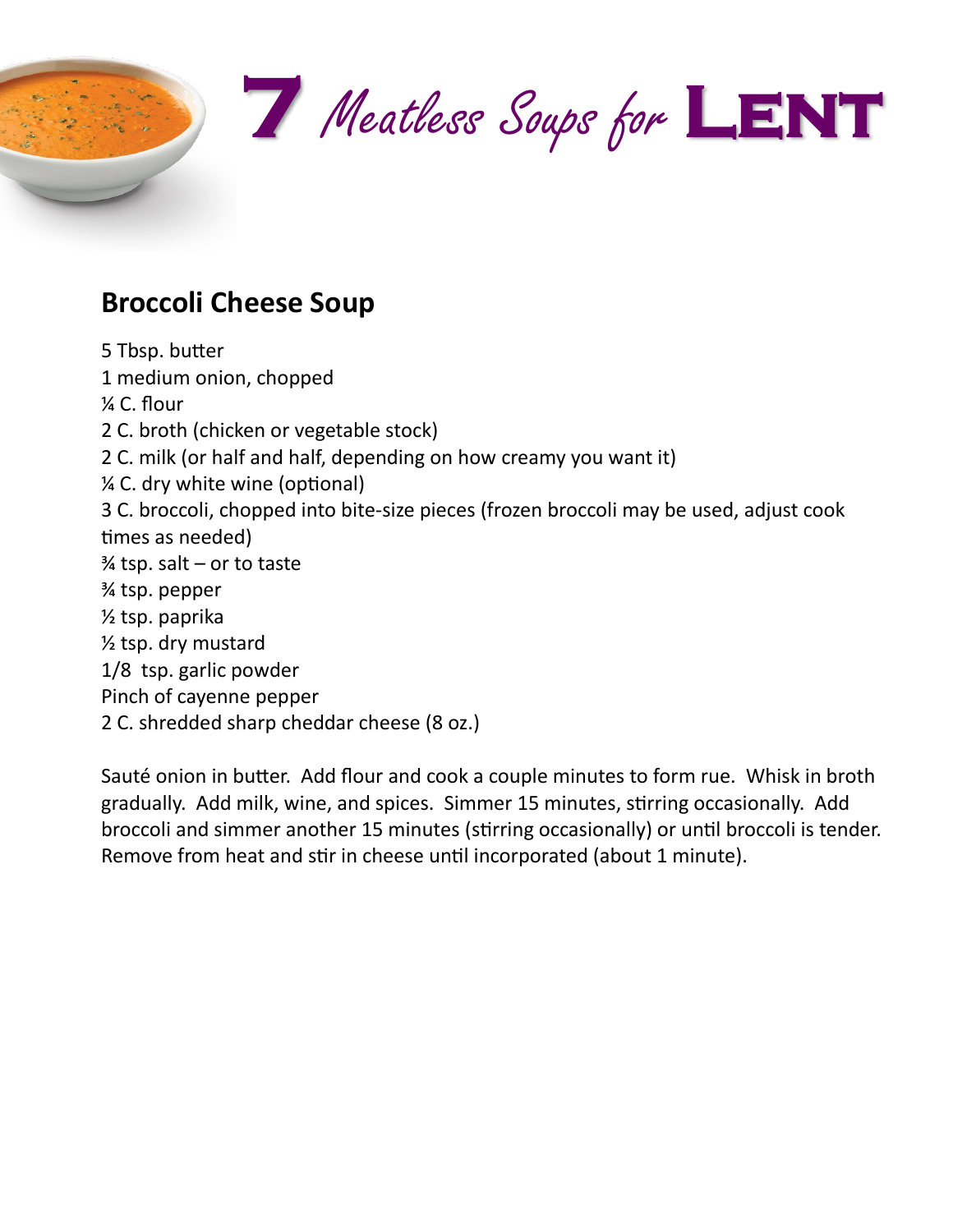## **Tortilla Soup**

1-2 Tbsp. oil 1 onion, chopped 1 bell pepper (green or red), chopped 1 14.5oz. can diced tomatoes, with juices 1 6oz. can tomato paste 1 qt. (32 oz.) vegetable or chicken stock 1 C. water 1  $\frac{1}{2}$  C. corn – frozen or canned (drained) 1 tsp. oregano ¼ tsp. chili powder ¼ tsp. salt  $\frac{1}{4}$  -  $\frac{1}{2}$  tsp. garlic powder ¾ tsp. cumin 1 Tbsp. canned jalapenos, chopped (optional) 1 15oz. can beans (black, pinto, kidney – whatever you have), rinsed & drained Corn or tortilla chips (see below for homemade crunchy strips) Optional garnishes: Avocado, cilantro, queso fresco or shredded cheddar, sour cream, lime wedges

Sauté onion & pepper in oil. Add all ingredients except the beans. Bring to a boil. Remove from heat and add beans to heat through. Top each bowl with tortilla chips and other garnishes of your choice.

For crunchy tortilla strips: Cut a stack of corn tortillas into  $\frac{1}{4}$  inch strips with a chef knife. On a cookie-sheet, drizzle strips with canola oil. Toss and sprinkle with salt. Bake at 375 degrees for 5-10 min. Toss and bake another 5-10 min. or until desired crispness.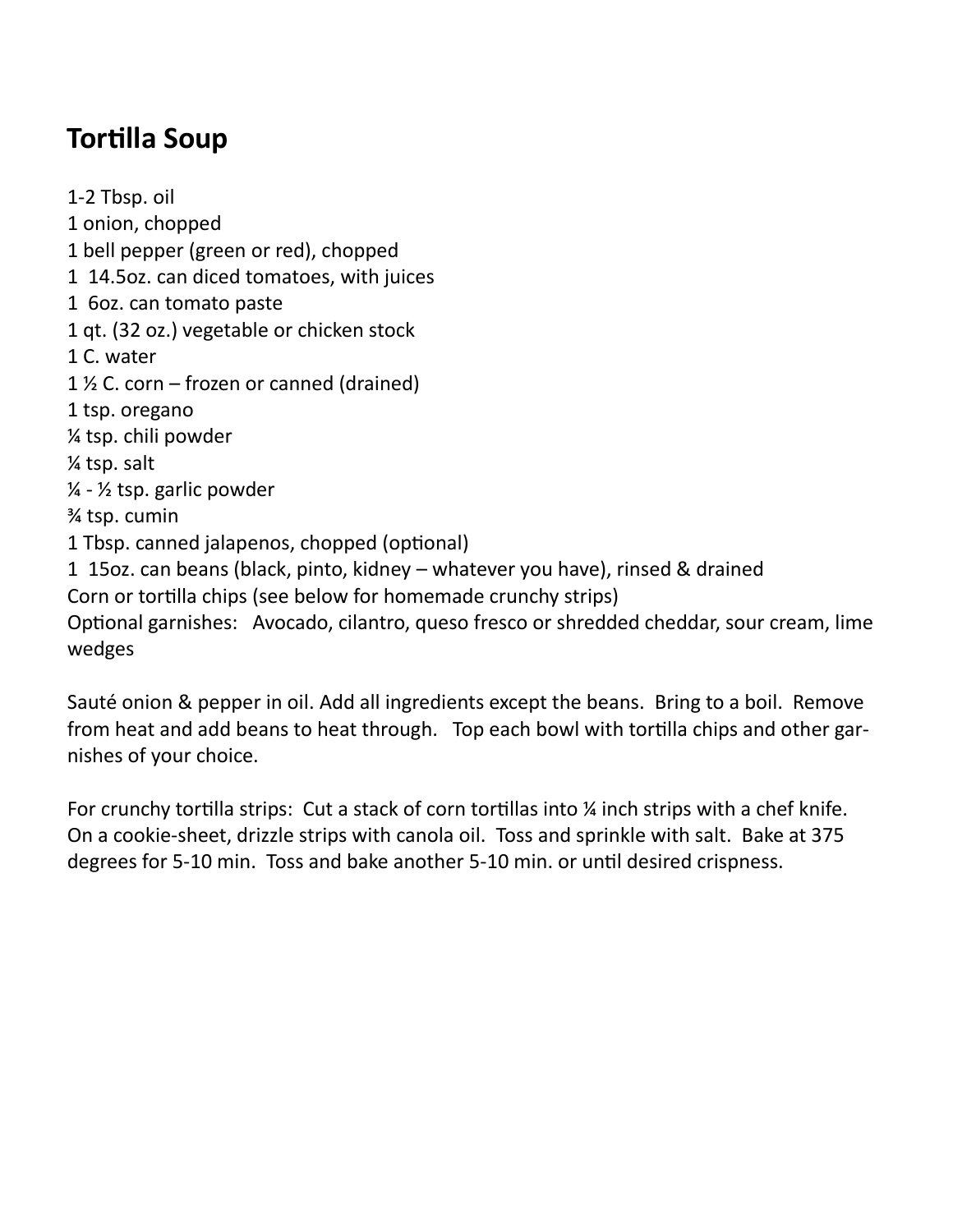#### **Creamy Roasted Mushroom Soup**

1 ½ lb. Portobello or baby bella mushrooms, sliced 6 Tbsp. olive oil 2 14-oz. cans beef or vegetable broth 1 14-oz. can chicken or vegetable broth 1 ½ Tbsp. butter 1 onion, chopped 3 garlic cloves, minced ¼ C. plus 2 Tbsp. Madeira (or Marsala) 3 Tbsp. all purpose flour 1 C. whipping cream ¾ tsp. fresh thyme, chopped ¾ tsp. fresh rosemary, chopped

Preheat oven to 400°F. Line a large roasting pan with foil. Add mushrooms and drizzle with olive oil. Sprinkle generously with salt and pepper; toss to coat. Cover and bake mushrooms 30 minutes. Uncover and continue baking until mushrooms are tender and still moist, about 15 minutes longer. Cool slightly. Puree half of mushrooms with 1 can beef broth in blender until smooth. Set mushroom puree aside.

Melt butter in heavy large pot over medium-high heat. Add onion and garlic and sauté until onion is tender, about 8 minutes. Add Madeira and simmer until almost all of liquid evaporates, about 2 minutes. Add flour; stir 2 minutes. Add remaining beef and chicken broth, cream, thyme, and rosemary. Stir in remaining cooked mushroom pieces and mushroom puree. Simmer over medium heat until slightly thickened, about 10 minutes. Season with salt and pepper. (Can be made 1 day ahead. Cool slightly, then cover and refrigerate. Bring to simmer before serving, thinning with additional broth if necessary.)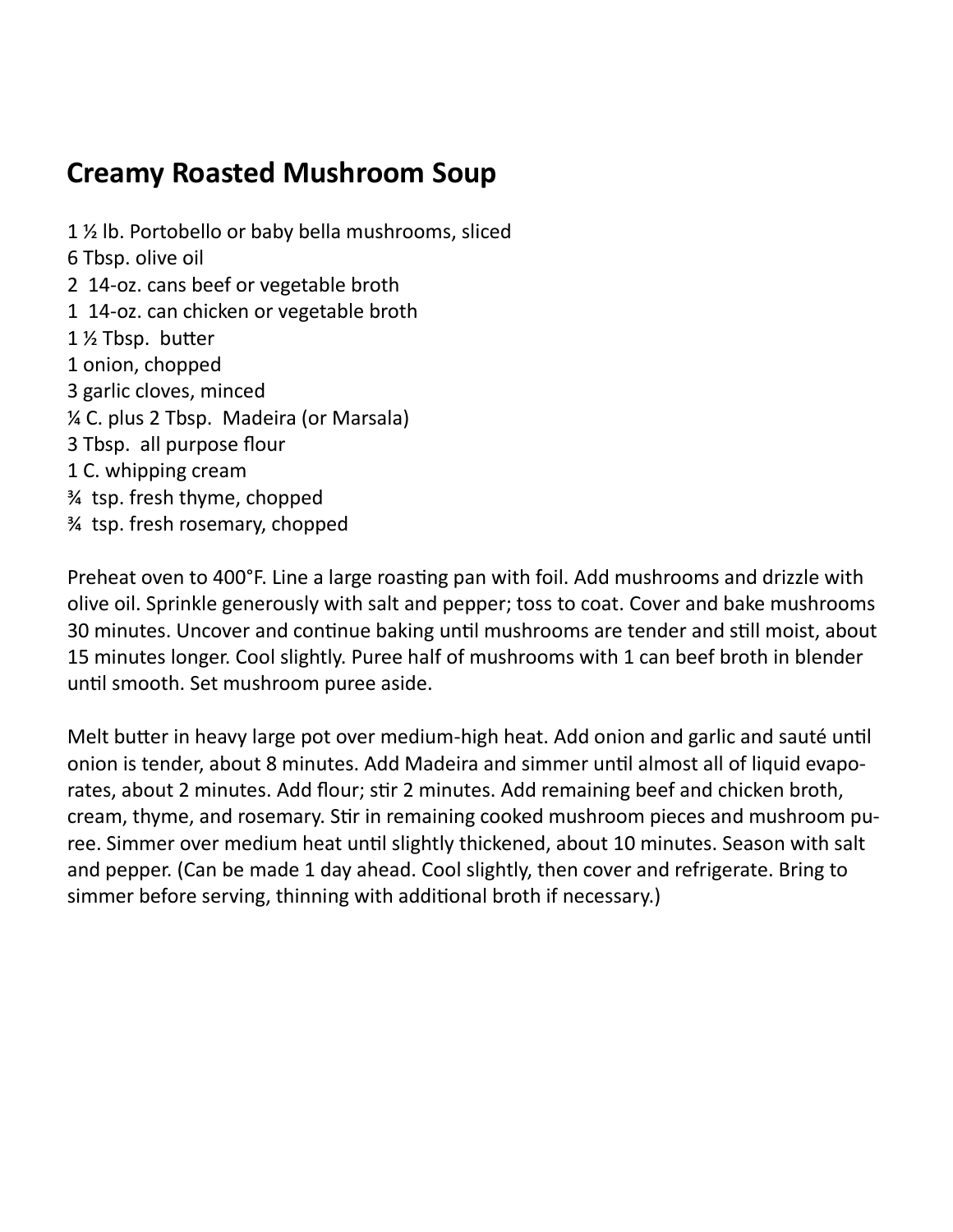#### **Minestrone Soup**

2 Tbsp. olive oil 1 medium onion, chopped 2-3 celery ribs, sliced 2 medium/large carrots, sliced 2 cloves garlic, minced 1-2 small/medium zucchini, sliced 1 10-oz. pkg. frozen spinach OR 2 C. fresh cabbage, shredded 1 qt. beef or vegetable broth 1 qt. water 1 14-oz. can diced tomatoes (with juices) 1 6-oz. can tomato paste 1 ½ tsp. salt, to taste ¼ tsp. black pepper Pinch of red pepper flakes Pinch of nutmeg 2 tsp. dried basil 1 15-oz. can beans (cannellini, great northern, or kidney), drained & rinsed 1 ½ C. small pasta (shells, Rotini, Ditalini, etc.), uncooked

Sauté onion, celery & carrots in oil about 5 minutes. Add zucchini and cabbage (if using) and sauté another 3 minutes. Add liquids (including both tomato cans) and spices. Bring to boil and simmer about 10 minutes until vegetables are just a little on crunchy side. Add frozen spinach (if using) and return to boil. Add pasta and cook for the time given on package. Add beans just to heat through.

Top with *parmesan cheese* OR a dollop of *pesto* thinned slightly with olive oil.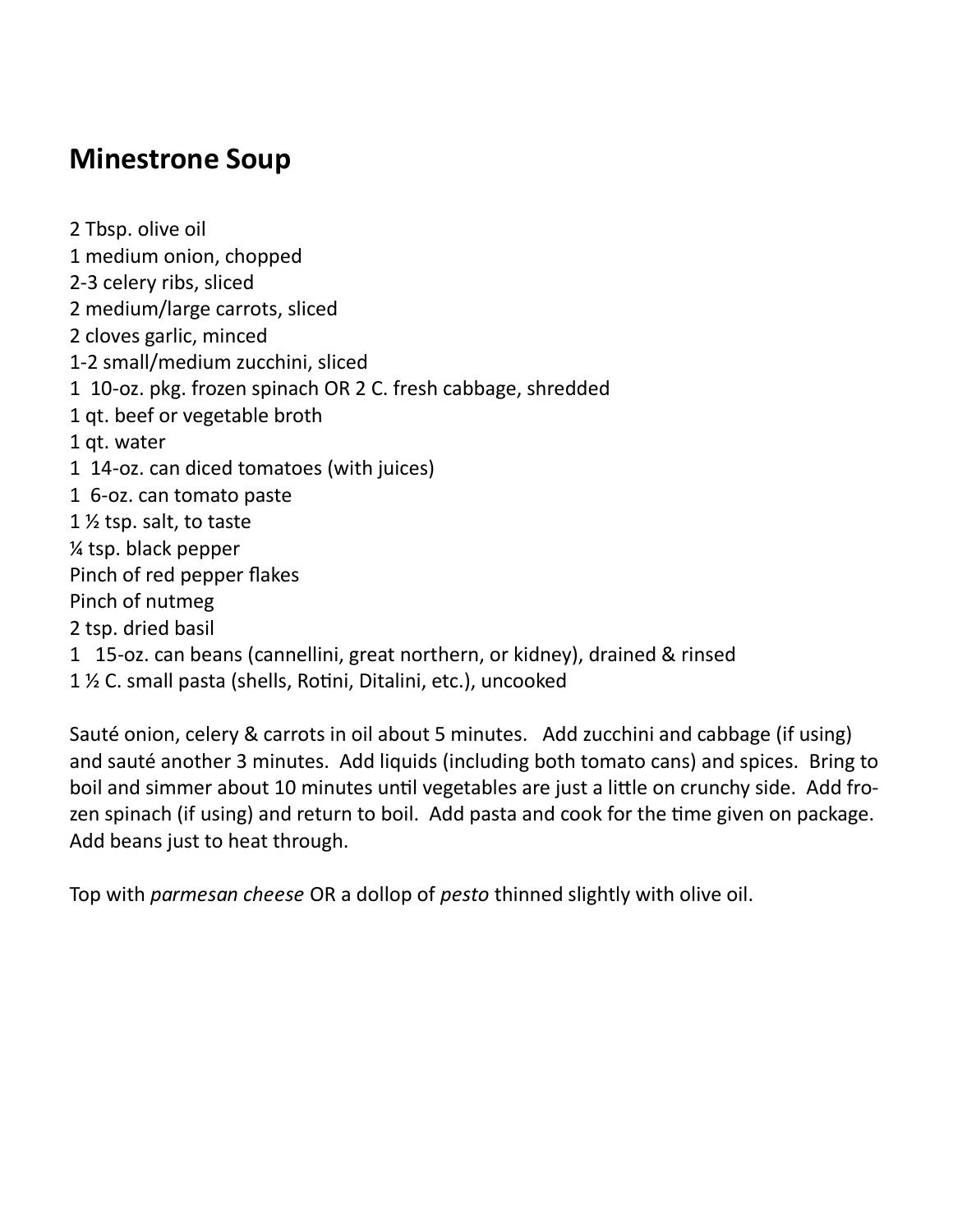#### **Creamy Potato- Leek Soup with White Beans**

2  $\frac{1}{2}$  lbs. potatoes,  $\frac{1}{2}$  inch cubes (Yukon gold recommended) – about 4  $\frac{1}{2}$  C. 1 Tbsp. olive oil 2 medium/large leeks, sliced (white & pale green parts only) 1 ½ tsp. Herbes de Provence Pinch of red pepper flakes 2 15-oz. cans cannellini beans, drained & rinsed 5 C. chicken or vegetable broth ¼ C. heavy whipping cream Salt and pepper to taste

Sauté leeks until softened, about 5 minutes. Add herbs & cook until fragrant, about 1 minute. Add broth, potatoes, beans, salt & pepper. Bring to boil and simmer, covered, about 20 minutes or until potatoes are fork tender. Remove from heat and stir in cream to incorporate.

Top with a hard, aged cheese, grated (such as Asiago, Parmesan Reggiano, or Gruyere)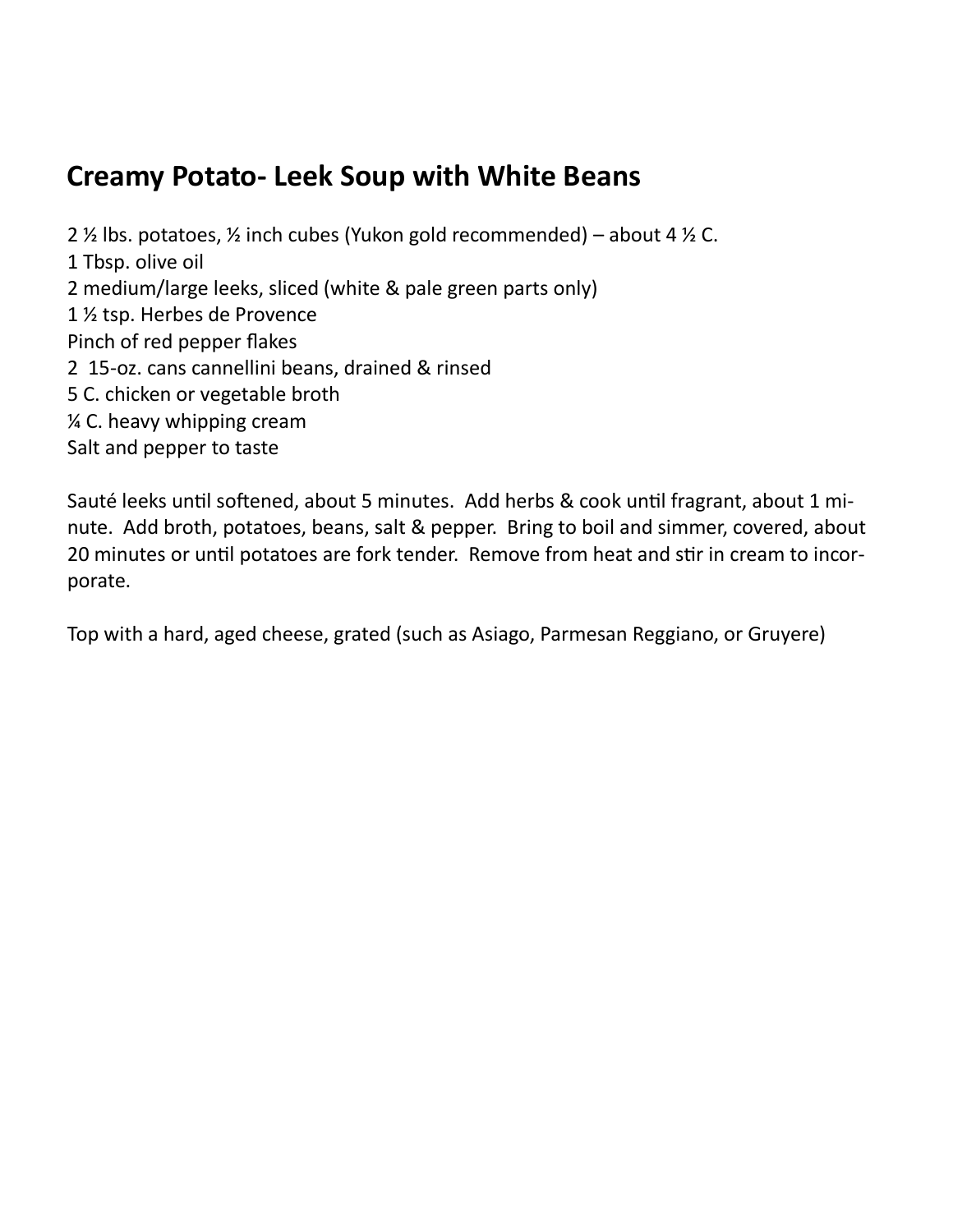## **Curried Lentil Soup**

1 large onion, quartered & sliced 2 Tbsp. butter ¼ tsp. salt ½ tsp. sugar 5 cloves garlic, minced ¼ tsp. ground ginger 1 ¼ tsp. ground cumin 2 pinches cayenne, or to taste ¼ tsp. Garam Masala (or ¼ tsp. extra cumin & 2 pinches Allspice) ½ tsp. ground coriander ¼ tsp. salt 1 bay leaf 1 qt. vegetable broth 1 C. water 1 C. lentils (your favorite variety/color, sorted & rinsed) 1 Roma tomato, diced

Caramelize the onion using the first 4 ingredients. Add garlic and spices and cook until fragrant, careful not to burn garlic – about 1 minute. Add liquids to deglaze, then the uncooked lentils. Bring to boil and simmer until lentils are tender, about 20 minutes. Add tomato to heat through.

Possible toppers: chopped raisins, lime wedges, fresh cilantro, rice, or a creamy cucumber salad.

Creamy Cucumber Salad: 3 medium cucumbers peeled, seeded, & diced; 1 C. plain yogurt; 1 Tbsp. lemon or lime juice; ½ tsp. sugar; ½ tsp. ground cumin; 1 Tbsp. fresh mint, chopped.